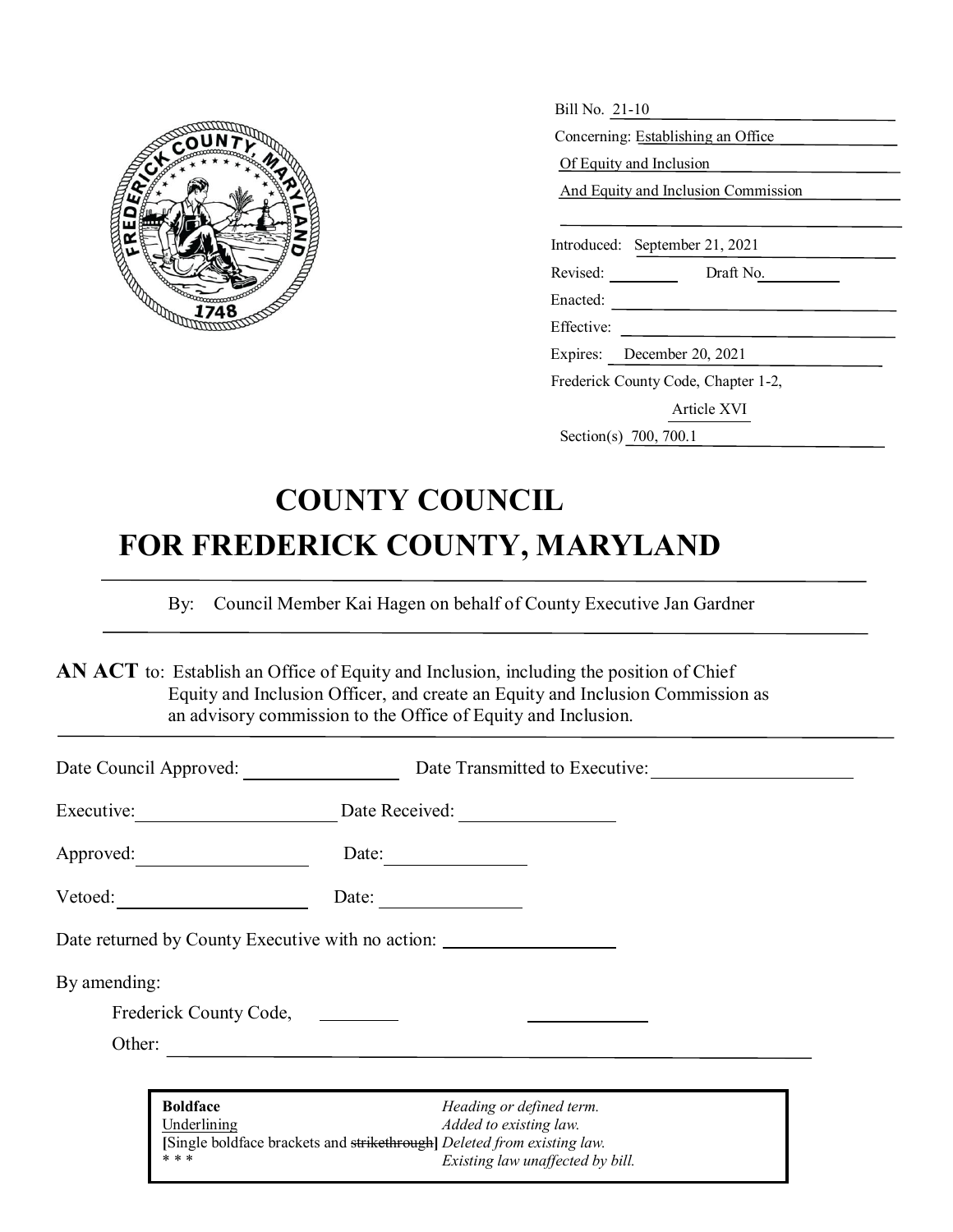#### Bill No. 21-10

The County Council of Frederick County, Maryland, finds it necessary and appropriate to revise the Frederick County Code to establish the Office of Equity and Inclusion including the position of Chief Equity and Inclusion Officer in the Executive Branch, as established by the County Executive on July 23, 2020.

Further, to create an Equity and Inclusion Commission of Frederick County, state the powers and duties of the Commission, set the standards for appointment of members, provide for the term of members, designate the Commission as advisory to the Office of Equity and Inclusion, and provide for matters generally relating to the Commission of Frederick County.

NOW, THEREFORE, BE IT ENACTED BY THE COUNTY COUNCIL OF FREDERICK COUNTY, MARYLAND, that the Frederick County Code be, and they are hereby, amended as shown on the attached Exhibit 1.

> M.C. Keegan-Ayer, President County Council of Frederick County, Maryland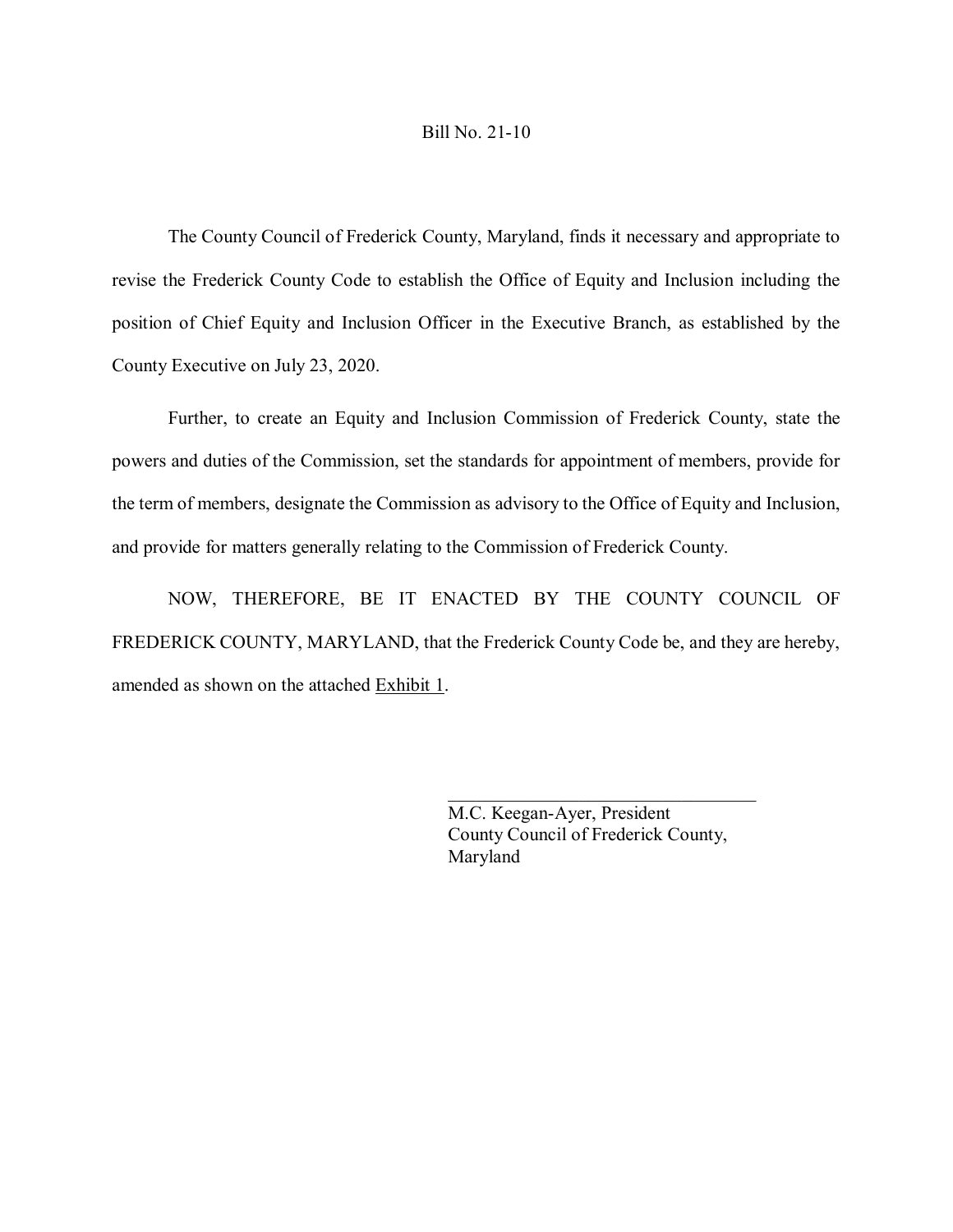## **CHAPTER 1-2: ADMINISTRATION**

**\*\*\*\*\***

#### **ARTICLE XVI. OFFICE OF EQUITY AND INCLUSION AND EQUITY AND INCLUSION COMMISSION**

## **DIVISION 1. OFFICE OF EQUITY AND INCLUSION**

## **§1-2-700.** *DEFINITIONS*

*EQUITY* refers to an intentional and systemic approach to remedy and address historical practices, policies, and structures that have produced distinct disparate outcomes which have resulted in the oppression, marginalization, hindrance to the success of, and restricted access to opportunities and benefits for historically underrepresented and oppressed populations. The goal of equity is achievement of equitable outcomes for all.

*INCLUSION* is more than simply diversity and numerical representation. Inclusion exists when historically oppressed and marginalized groups are empowered to participate in all elements of society in a manner that is culturally relevant to them, and when their full engagement is both welcomed and exercised to the degree that it redefines and helps to shape communities and culture. True inclusion requires changing or eliminating various historical practices that limit, hinder, and fail to provide opportunities for members of historically oppressed and marginalized groups to contribute, lead, and influence decisions and outcomes.

## **§1-2-701. CREATION AND PURPOSE**

- (A)There shall be an Office of Equity and Inclusion (hereinafter referred to as the "Office") in the Office of the County Executive of Frederick County, Maryland.
- (B) The Office will raise and sustain the visibility of equity and inclusion as a leadership, social, and economic imperative for the County.
- (C) The functions of the Office shall include, but not be limited to the following:
	- (1) Develop and provide management of a strategic framework to shape, direct and advance racial, gender, ethnic, inclusion and social equity priorities and to achieve equitable opportunities within all levels of County Government and for all residents in Frederick County;
	- (2) Work to ensure county employees are aware of Frederick County's diversity, inclusion and equity goals and to provide employees with the opportunity to take on an active role in fostering a county-wide culture that acknowledges, values and celebrates diversity, equity, inclusion and belonging within all levels of Frederick County Government;

2

Underlining indicates matter added to existing law.

**[**Single boldface brackets and strikethrough**]** indicates matter deleted from existing law. \*\*\* - indicates existing law unaffected by bill.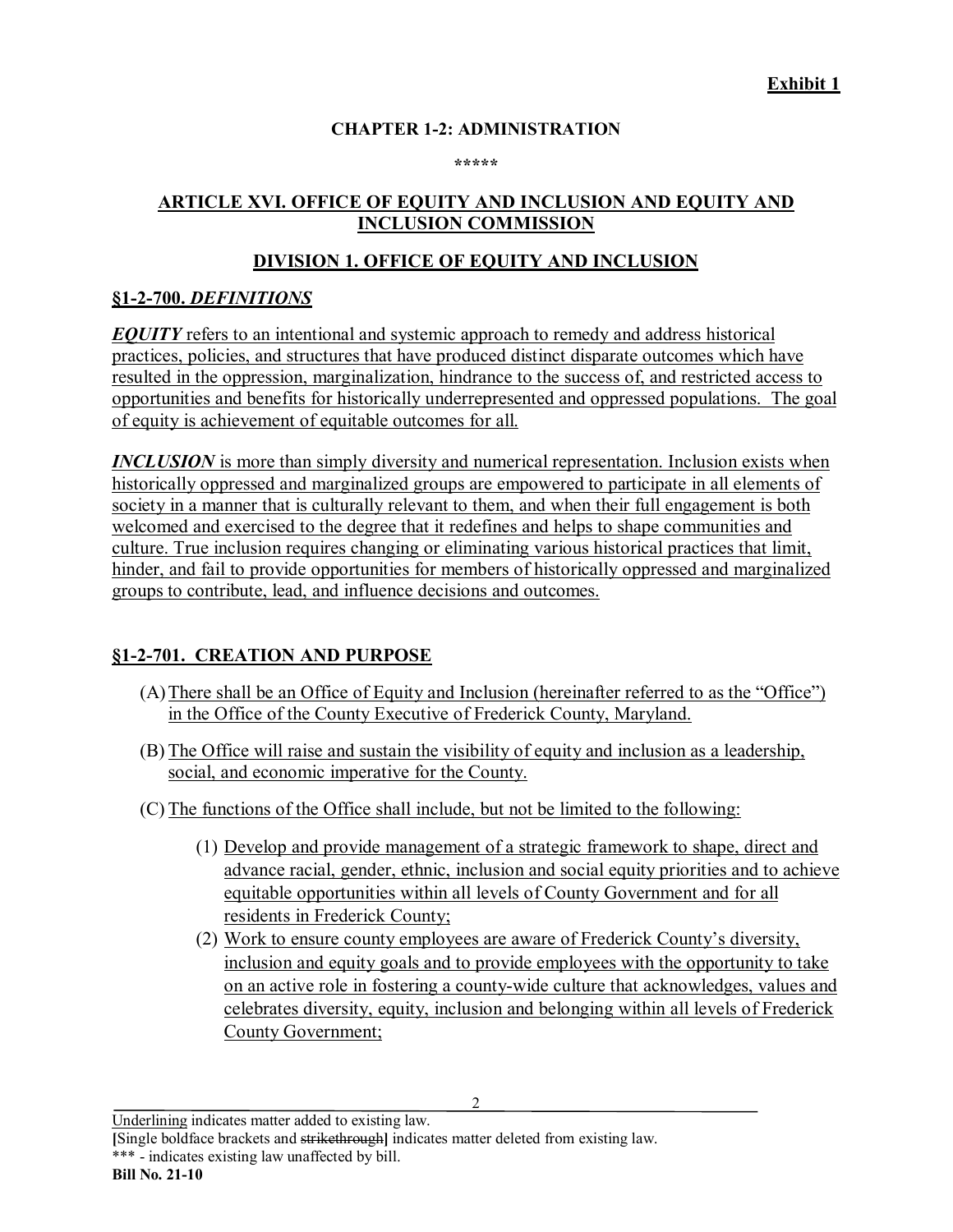- (3) Coordinate with County Divisions to initiate organizational change through utilization of an equity lens that results in equity-informed planning, policy development and decision-making, as well as in the development of legislation;
- (4) Provide staff support to the Equity and Inclusion Commission, work with, evaluate and act on, as appropriate, the recommendations of the Equity and Inclusion Council;
- (5) Develop and implement programs, services and trainings for County staff and county residents that support achievement of the County's diversity, equity, inclusion and belonging goals;
- (6) Coordinate with and refer complaints or issues of discrimination to the Human Relations Department and Commission, as appropriate;
- (7) Create a review process of Bills and Resolutions, including the preparation of an impact statement, that will assist the Council in the legislative function;
- (8) Report annually, on or before July 1, to the County Executive and County Council, goals, activities, accomplishments and outcomes.

## **§1-2-702. STAFF**

- (A)The Office of Equity and Inclusion will include a Chief Equity and Inclusion Officer (CEIO) to carry out the responsibilities of the office. The County Executive shall appoint the CEIO, subject to confirmation of the Council. The CEIO will serve at the pleasure of the Executive.
- (B) At the discretion of the County Executive, the Office staff or structure may be modified or expanded to meet the goals of the Diversity, Equity, Inclusion, and Belonging Strategic Plan.

Underlining *indicates matter added to existing law.* **[**Single boldface brackets**]** *indicates matter deleted from existing law.* \*\*\* **-** *indicates existing law unaffected by bill.*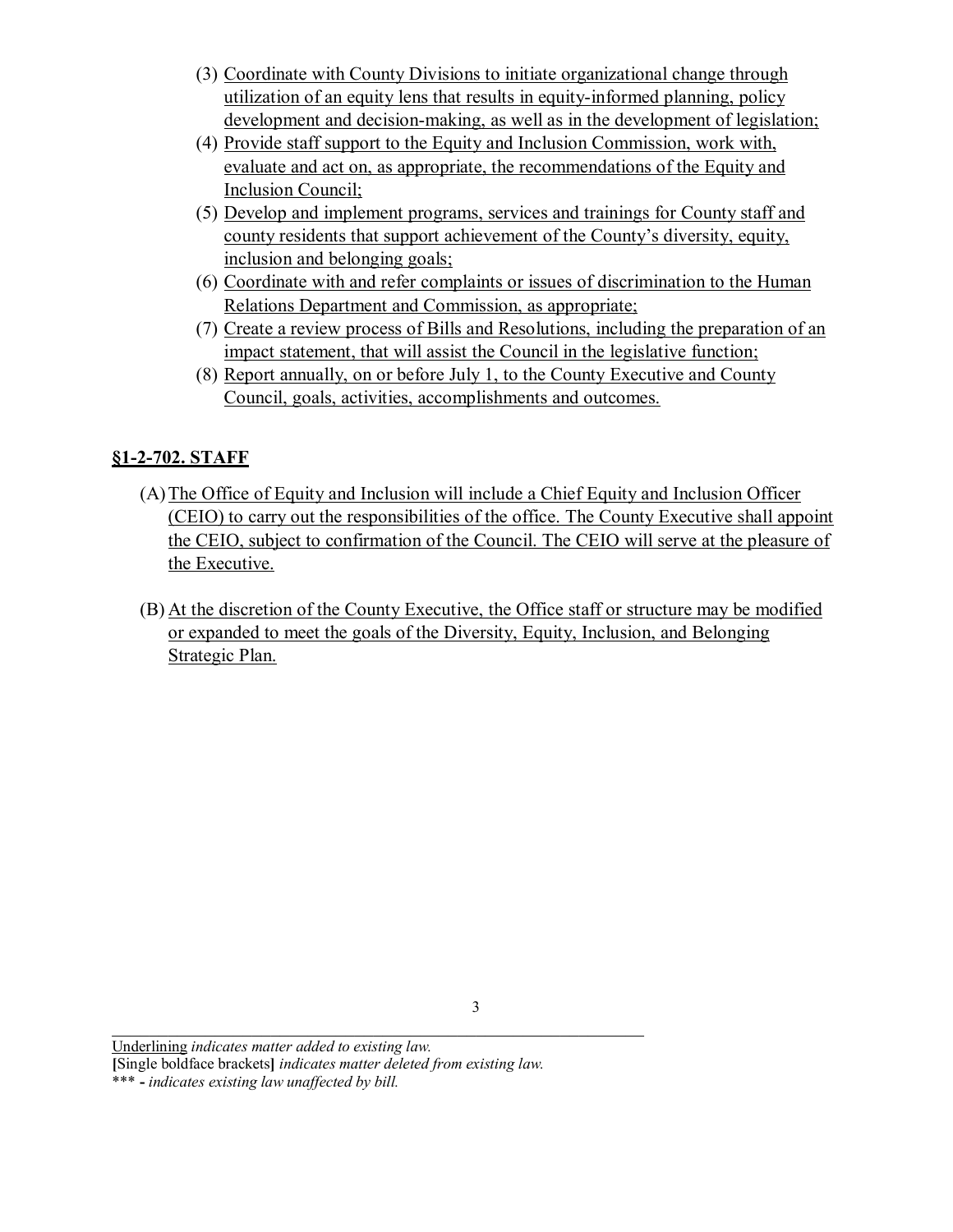## **ARTICLE XVI.**

## **DIVISION 2. EQUITY AND INCLUSION COMMISSION**

## **§1-2-703. CREATION AND PURPOSE**

- (A)There shall be a Frederick County Equity and Inclusion Commission (hereinafter referred to as "the Commission").
- (B) The Commission shall act as an advisory body to the Frederick County Executive, County Council, and the CEIO. The Commission will help identify issues, concerns, and needs of County residents to improve diversity, equity, inclusion, and belonging and make recommendations as appropriate.

## **§1-2-704. DUTIES**

- (A)Advise and work collaboratively with the Chief Equity and Inclusion Officer on issues of diversity, equity and inclusion issues such as:
	- (1) Enhancing and improving equitable and fair access to County government opportunities, resources and services;
	- (2) Conducting community education and awareness to encourage dialogue and understanding;
	- (3) Examining and analyzing the impacts of Frederick County Government policy, practice, and services in relation to equity and inclusion.
- (B) Provide assistance in the planning of community outreach, initiatives, and events that affirm, celebrate, and advance diversity, equity and inclusion throughout the County;
- (C) Coordinate its engagement and advocacy with the Human Relations Commission, and other Commissions as appropriate;
- (D)Refer potential complaints of discrimination to the Human Relations Department;
- (E) Provide input on the Diversity, Equity, Inclusion, and Belonging Strategic Plan or framework as developed by the Office of Equity and Inclusion and the Chief Equity and Inclusion Officer; and
- (F) Prepare a report annually, on or before July 1, to the County Executive and County Council of the Commission's activities, accomplishments and outcomes.

## **§1-2-705. APPOINTMENTS AND MEMBERS**

(A)*Members,* The County Executive shall appoint, subject to confirmation by the County Council, members of the Commission. The Commission shall consist of thirteen (13) members, who shall be registered voters and residents of the County, and should reflect a range of ethnicities, professional backgrounds, socioeconomic status, and places of origin

4

Underlining *indicates matter added to existing law.*

**<sup>[</sup>**Single boldface brackets**]** *indicates matter deleted from existing law.*

<sup>\*\*\*</sup> **-** *indicates existing law unaffected by bill.*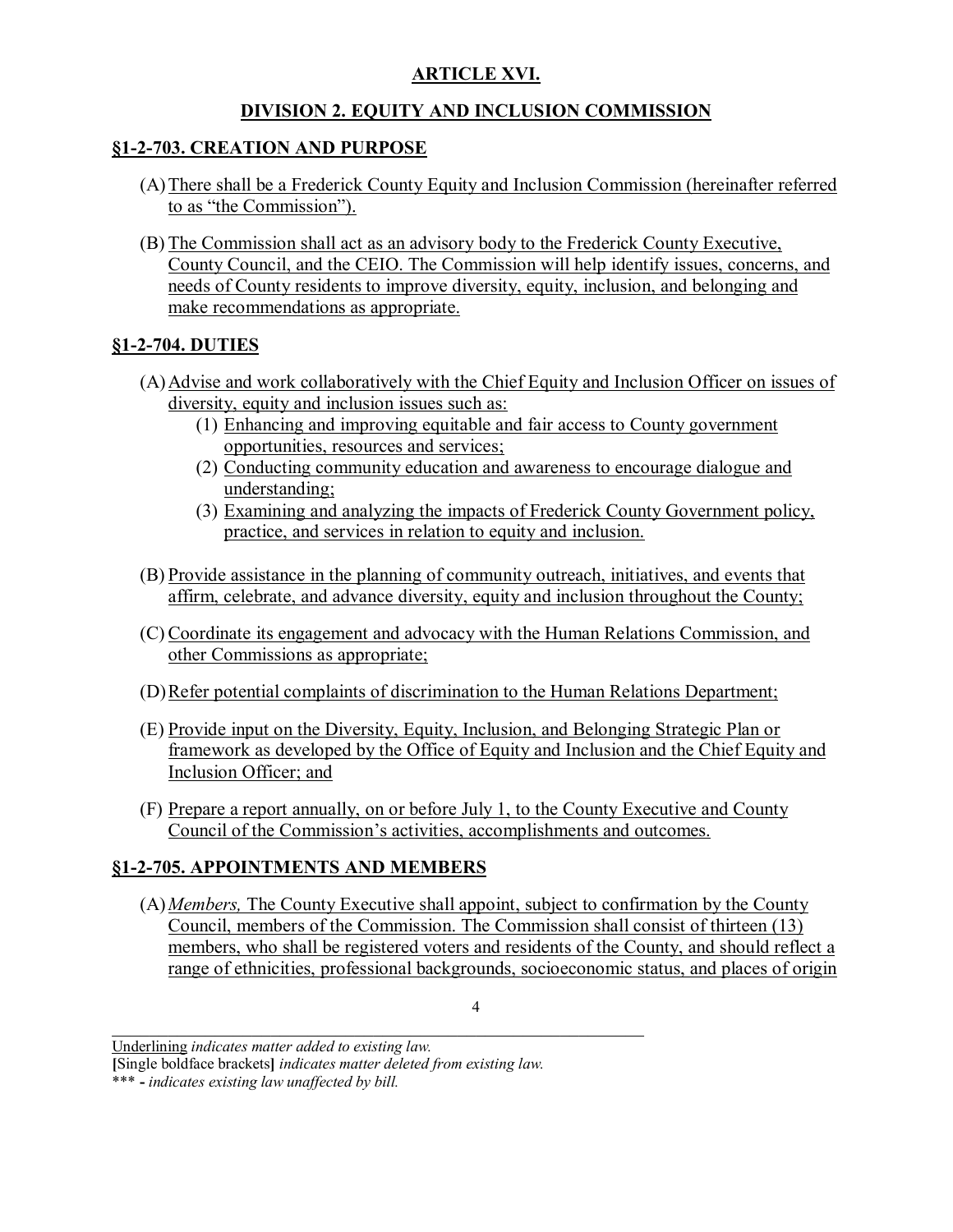to reflect the racial, economic, and linguistic diversity of the County. All members should have a commitment to building equity, inclusion, and understanding of the issues regarding diversity, equity and inclusion, as evidenced by knowledge and awareness of cultural competency, structural and institutional barriers to equity, previous work or leadership, particularly in traditionally marginalized communities. The County Executive shall strive to include individuals from the following groups:

- (1) One at-large member who has shown a commitment to diversity and inclusion within the County
- (2) One member from local African American serving organization
- (3) One member from a local Hispanic or Latina serving organization
- (4) One member from a local Asian American serving organization
- (5) One member from an organization working in affordable housing
- (6) One member from a locally owned minority business
- (7) One member from a local higher education institution
- (8) One member from Frederick County Public Schools
- (9) One member from local clergy
- (10) One member representing the LGBTQ community
- (11) One member from the Frederick County Health Department
- (12) One member from Law enforcement
- (13) One member from the Frederick County Human Relations Commission
- (B) *Term.* Members will serve for a three (3) year term as a volunteer without compensation. A member may not serve more than two (2) consecutive full terms. The initial terms of members shall be staggered so that one-third of members shall serve an initial term of three (3) years, one-third of members shall serve an initial term of two (2) years, and onethird of members shall serve an initial term of one (1) year.
	- (1) An initial term of one or two years shall not be considered a full term.
	- (2) Any member who is appointed to fill a vacancy shall not be considered to have served a full term.
	- (3) Vacancies for an unexpired term shall be filled on the same basis as the original appointment. Members appointed in this way shall continue in office until their successors are appointed and qualified.
- (C) *Removal*. The County Executive may remove a member for neglect or inability to perform the duties of the office.

## **§1-2-706. CHAIR, VICE CHAIR.**

The Commission shall annually elect one member as chair and another as vice-chair.

Underlining *indicates matter added to existing law.*

**<sup>[</sup>**Single boldface brackets**]** *indicates matter deleted from existing law.*

<sup>\*\*\*</sup> **-** *indicates existing law unaffected by bill.*